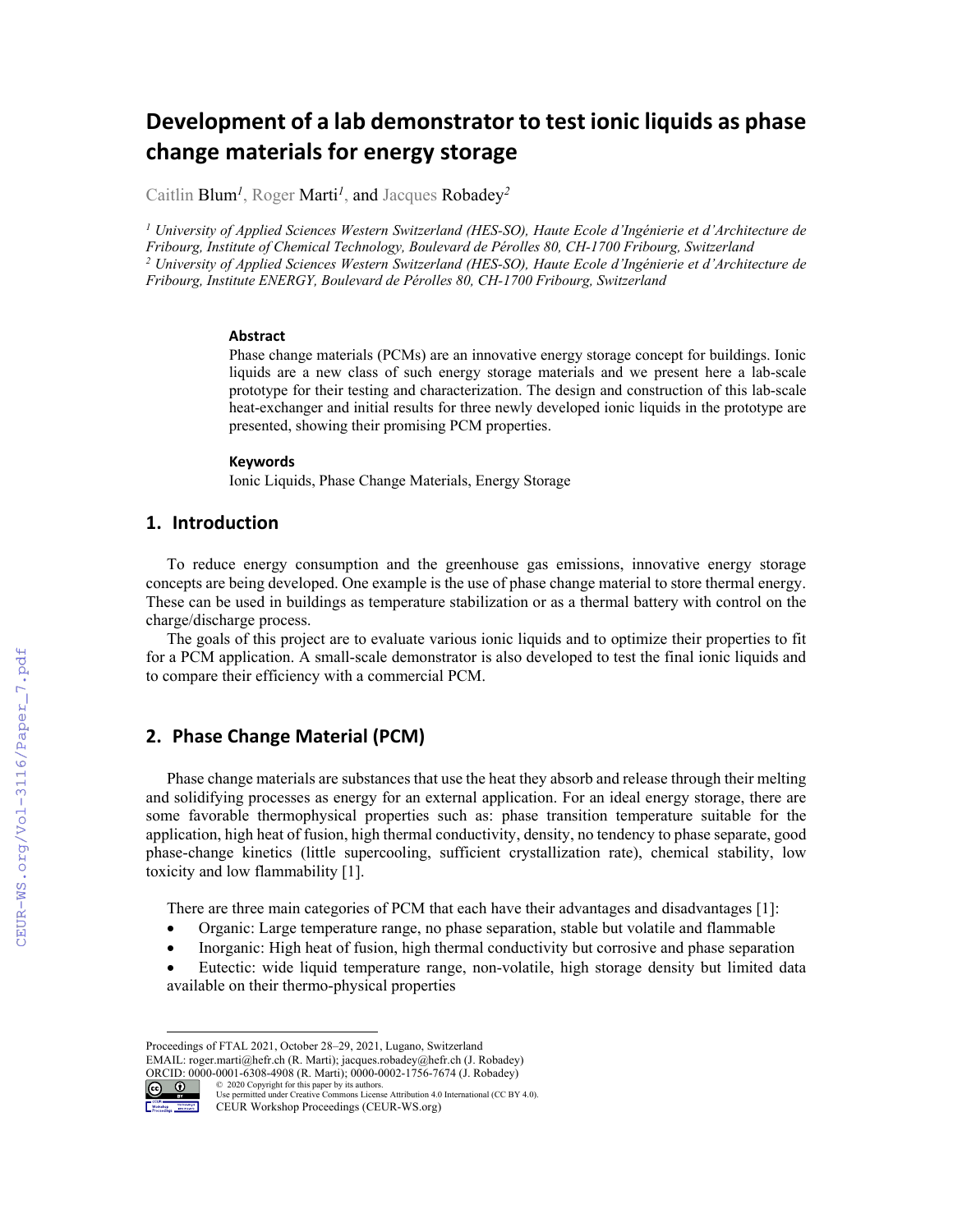

**Figure 1**: Heating/Cooling scheme for a PCM

## **3. Ionic Liquid (IL)**

An interesting type of compounds are ionic liquids which fit in the eutectic PCM category. These substances are low-melting organic salts, that form liquids entirely comprised of cations and anions. Multiple ILs are bio-based and can therefore be easily produced and are non-toxic. Using these substances could be a step towards more sustainable installations.

It has been shown that ionic liquids can have superior heat transfer properties compared to commercial heat transfer fluids [2]. Advantages are that their properties can easily be tailored by combining various anions and cations to suit the application [2] and the current small scaled production can be easily adapted to large scale productions.

#### **4. Small Scale Demonstrator**

To test the ionic liquids for energy storage, a small lab-scale heat-exchanger is developed. After comparing the advantages and disadvantages of multiple set-up ideas, the final prototype presented in Figure 2 is chosen.



**Figure 2**: Concept chosen for the small‐scale heat exchanger

The system is connected to a Lauda thermostat in a closed loop in order to have a water flow at a controlled temperature. In order to compare two substances in one experiment, two tubes are mounted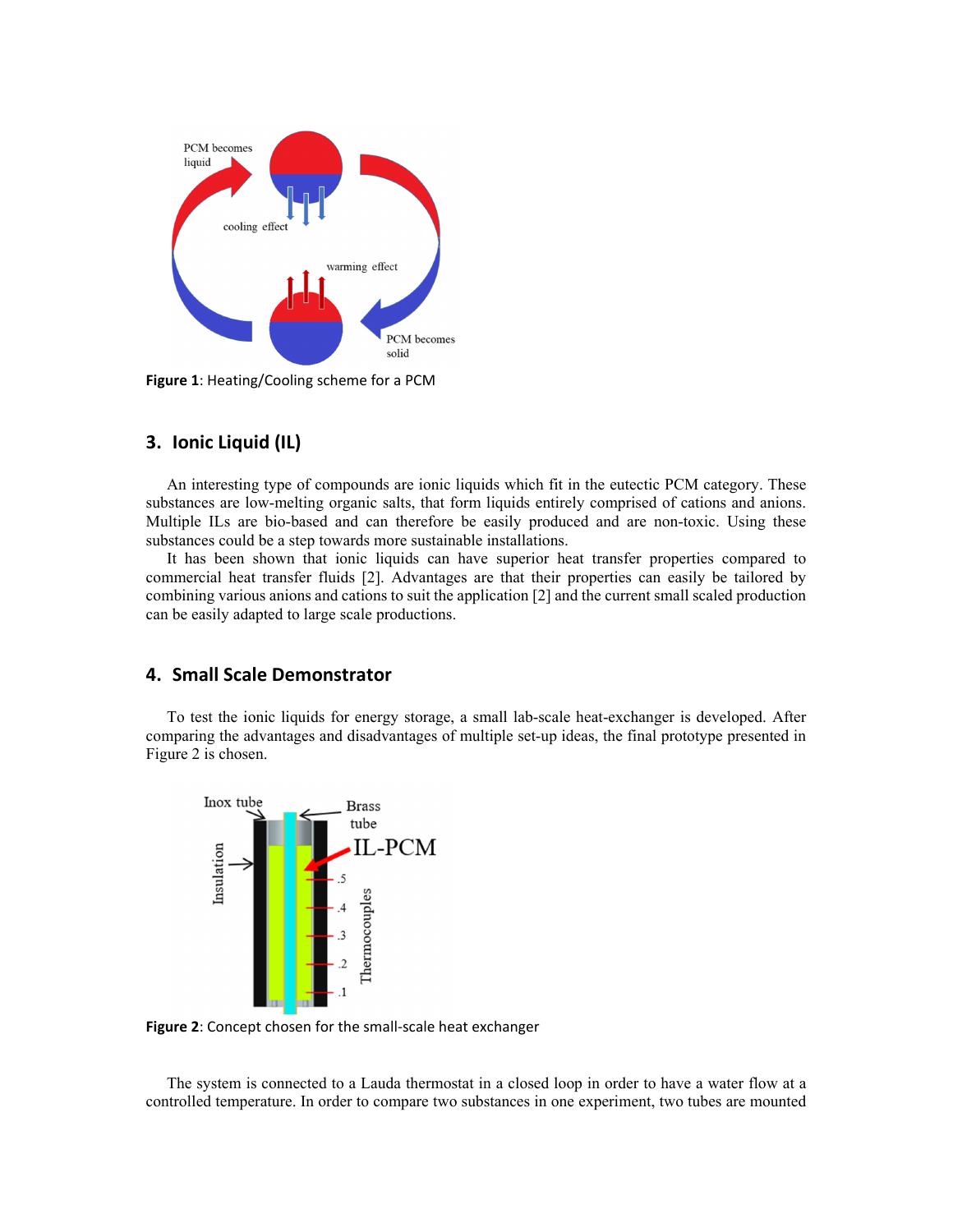in series as shown in **Fehler! Verweisquelle konnte nicht gefunden werden.**. All of the thermocouples are connected to a laptop and are read and registered by a LabVIEW program. From the known flowrate, the known mass of PCM and the difference of temperature between the entry and exit of each tube, the power released/absorbed can be calculated. Then by comparing the power measured in tube 1 with that in tube 2, the properties of these material as PCM can be identified.



**Figure 3**: Concept chosen for the small‐scale heat exchanger

# **4.1. Results & Discussion**

Three ionic liquids are tested in the demonstrator with water in the second tube as it is the reference material for heating/cooling. A commercially available PCM is also tested in the prototype to compare the efficiency of our ILs with a known PCM.



**Figure 3:** Example of heating experiment: IL 01, temperature measured along tube 2 (5 thermocouples as shown in Figure 2)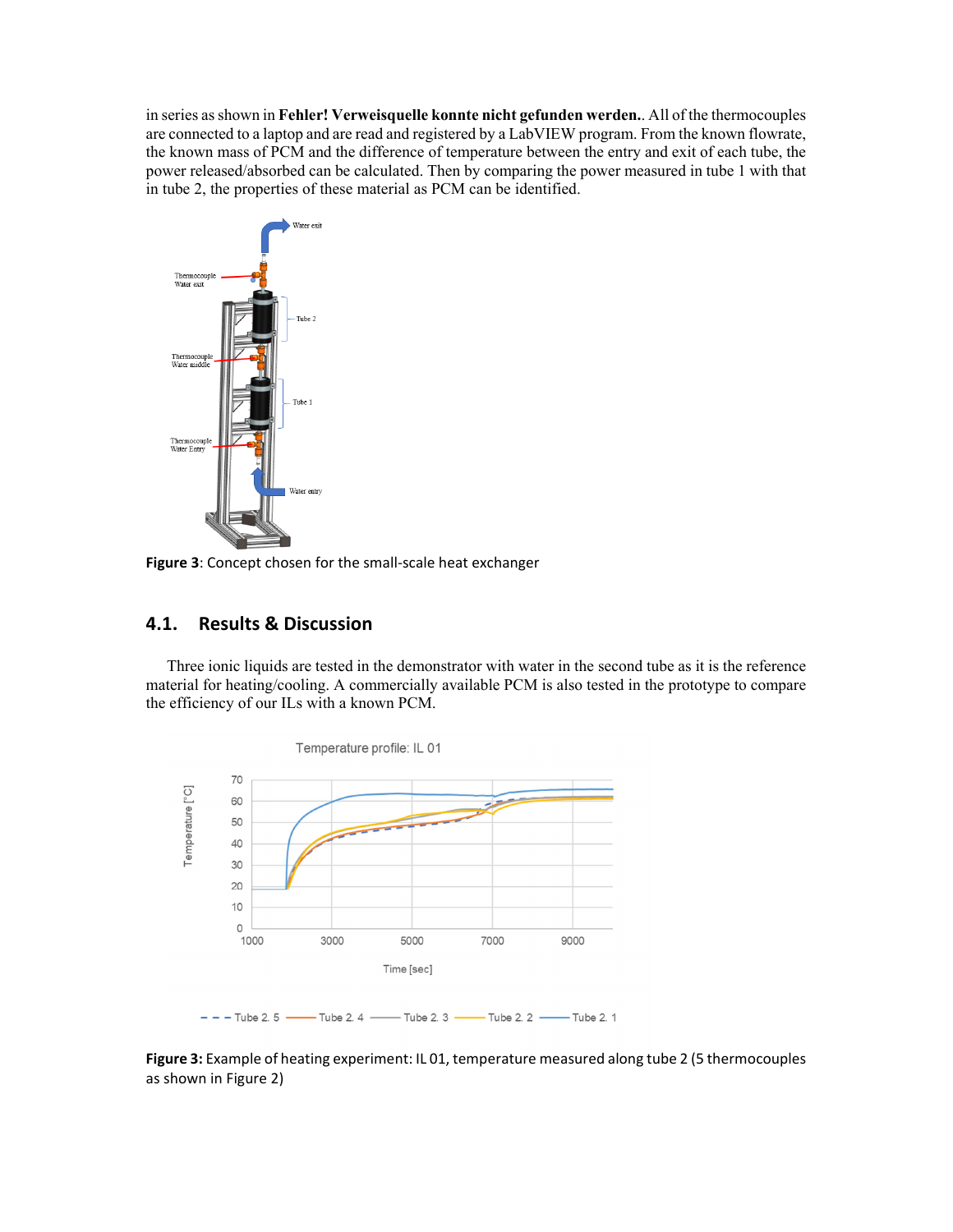First all phase change materials are compared to the values for water. A factor is simply calculated by dividing the PCM's energy by the water's energy. Since not all materials have the same melting point, the difference of temperature during the experiment was also different for each PCM. Therefore, the factor was also corrected by the ΔT for each test. All substances tested are more efficient than water at absorbing energy and the ILs also seem to be more efficient than the commercial PCM as shown in Table 1.

#### **Table 1**

| Experiment            | Heating [Wh/°C] / [Wh/°C]water |  |
|-----------------------|--------------------------------|--|
| Water                 | 1.00                           |  |
| <b>Commercial PCM</b> | 1.79                           |  |
| IL 01                 | 2.81                           |  |
| IL 02                 | 2.50                           |  |
| IL 03                 | 2 76                           |  |

In a next step, calculations are made to remove the errors that come from the installation and obtain the energy for the PCM itself. This was possible by comparing the measured energy for water with its theoretical value that can be easily determined (see Table 2). The value calculated for the commercial PCM (178 J/ml) is close to the value given by its data sheet (177-187 J/ml) which attests the validity of the calculation.

| ${\mathbb C}{\mathsf M}$ Energies by correcting errors coming from the installation, *Energy divided by $\Delta {\mathsf D}$ |                       |                |                                   |
|------------------------------------------------------------------------------------------------------------------------------|-----------------------|----------------|-----------------------------------|
|                                                                                                                              | Experiment            | <b>Heating</b> |                                   |
|                                                                                                                              |                       | Energy [J/ml)  | Energy* $[J/(ml^{\ast}^{\circ}C)$ |
|                                                                                                                              | <b>Commercial PCM</b> | 178 (177-187)  | 7.4                               |
|                                                                                                                              | IL 01                 | 590            | 13.3                              |
|                                                                                                                              | IL 02                 | 458            | 10.2                              |
|                                                                                                                              | IL 03                 | 483            | 10.7                              |

**Table 2** PCM Energies by correcting errors coming from the installation, \*Energy divided by ΔT

From these results, all three ILs are more efficient at absorbing energy than the commercial PCM. This is some promising insight for the use of ionic liquids in the application of energy storage. Further tests need to be performed to confirm these primary results and to obtain trustworthy results for PCM cooling experiments.

## **5. Acknowledgements**

These results are a part of the project IL-PCM that has received funding from the Smart Living Lab SLL (HEIA-FR).